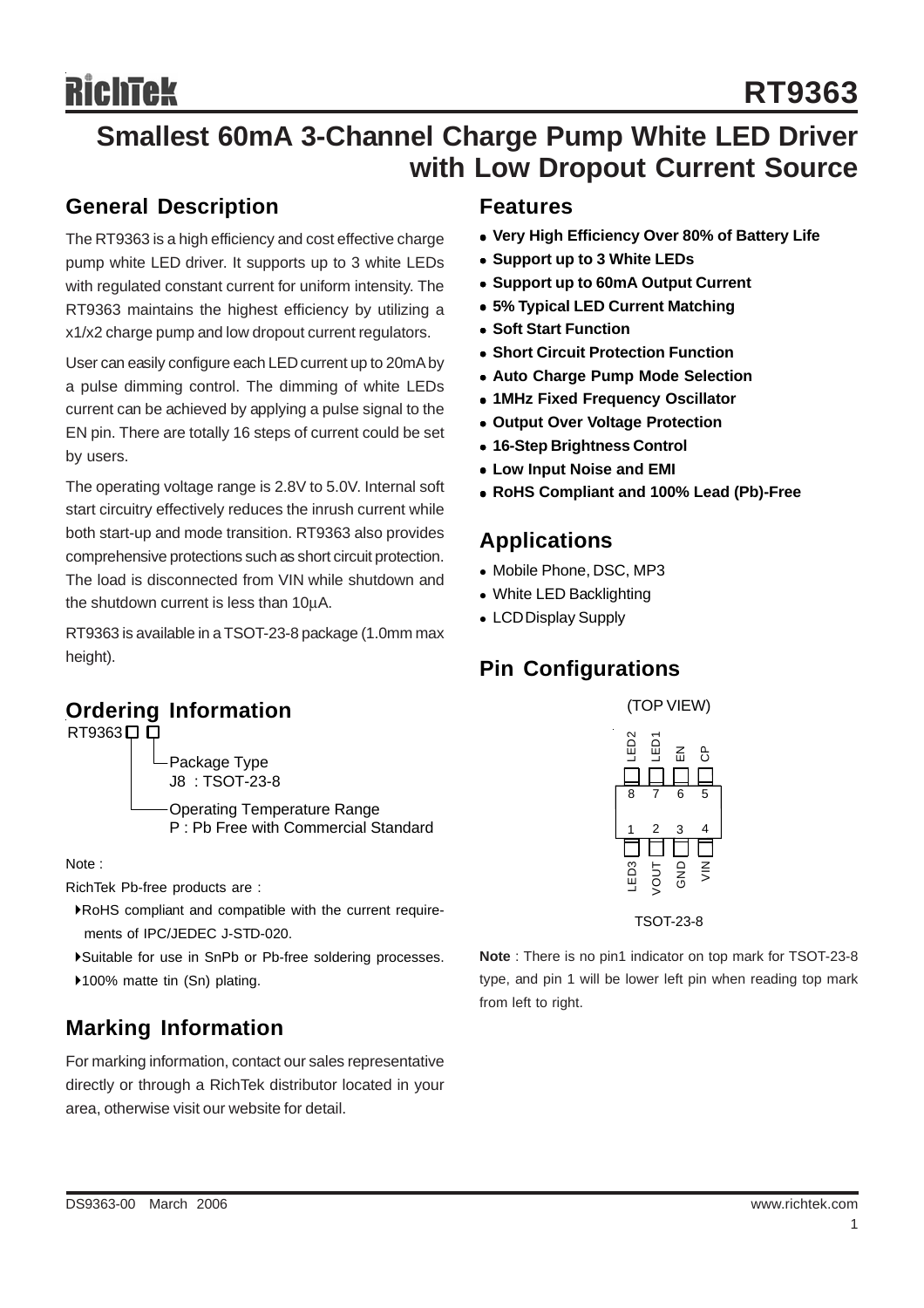# **Typical Application Circuit**



Figure 1. For 3-WLEDs Application Circuit



Figure 2. For 2-WLEDs Application Circuit

| Pin Number | Pin Name         | <b>Pin Function</b>                                                                    |  |  |  |
|------------|------------------|----------------------------------------------------------------------------------------|--|--|--|
|            | LED <sub>3</sub> | Current Sink for LED3. (If not in use, this pin must be connected to $V_{\text{IN}}$ ) |  |  |  |
| 2          | <b>VOUT</b>      | Output Voltage Source for LED1~3.                                                      |  |  |  |
| 3          | <b>GND</b>       | Power Ground.                                                                          |  |  |  |
| 4          | <b>VIN</b>       | Input Voltage.                                                                         |  |  |  |
| 5          | CP               | Positive Terminal of Bucket Capacitor.                                                 |  |  |  |
| 6          | EN               | Active High Enable. And connects 10k resistor to GPIO pin of MCU.                      |  |  |  |
|            | LED <sub>1</sub> | Current Sink for LED1. (If not in use, this pin must be connected to $V_{\text{IN}}$ ) |  |  |  |
| 8          | LED <sub>2</sub> | Current Sink for LED2. (If not in use, this pin must be connected to $V_{\text{IN}}$ ) |  |  |  |

# **Functional Pin Description**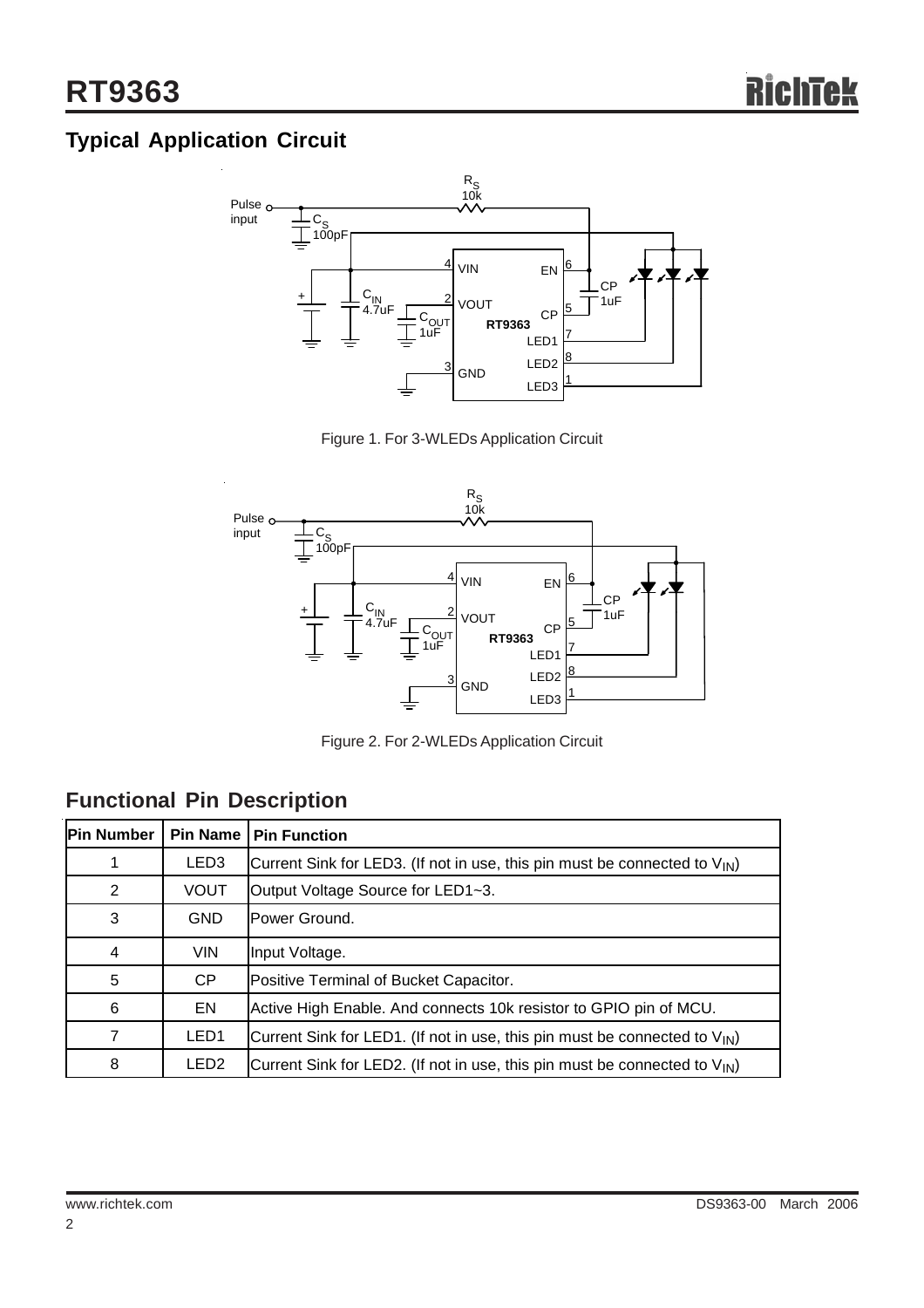# **Function Block Diagram**

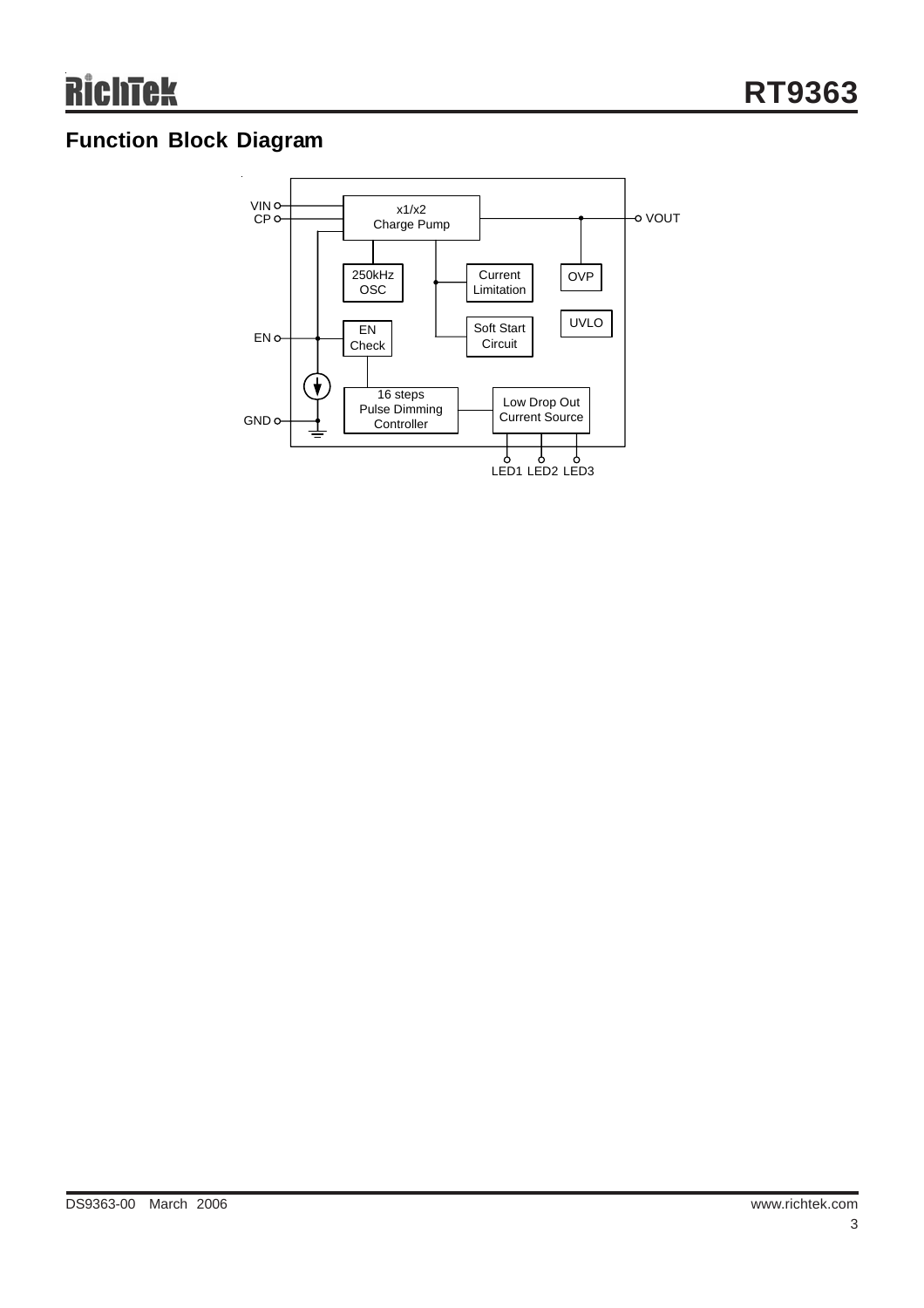# **Absolute Maximum Ratings** (Note 1)

| • Power Dissipation, $P_D @ T_A = 25^{\circ}C$ |  |
|------------------------------------------------|--|
|                                                |  |
| • Package Thermal Resistance (Note 4)          |  |
|                                                |  |
|                                                |  |
|                                                |  |
|                                                |  |
| • ESD Susceptibility (Note 2)                  |  |
|                                                |  |
|                                                |  |

# **Recommended Operating Conditions** (Note 3)

## **Electrical Characteristics**

( $V_{IN}$  = 3.7V,  $T_A$  = 25°C, unless otherwise specified)

| <b>Parameter</b>                                       |            | Symbol                      | <b>Test Condition</b>                                                                | Min                      | <b>Typ</b>     | Max  | <b>Units</b> |
|--------------------------------------------------------|------------|-----------------------------|--------------------------------------------------------------------------------------|--------------------------|----------------|------|--------------|
| Input Supply Voltage                                   |            | V <sub>IN</sub>             |                                                                                      | 2.8                      | $\overline{a}$ | 5.0  | V            |
| Under Voltage Lockout Threshold                        |            |                             | V <sub>IN</sub> Rising or Falling                                                    | --                       | 2.2            | $-$  | $\vee$       |
| Under Voltage Lockout Hysteresis                       |            |                             |                                                                                      | $-$                      | 100            | $-$  | mV           |
| <b>LEDs Current</b>                                    |            | 100% Setting<br><b>ILED</b> |                                                                                      | $\overline{\phantom{a}}$ | 20             | --   | mA           |
| <b>Shutdown Current</b>                                |            | <b>I</b> SHDN               | $EN = 0V$ , $V_{IN} = 3.6V$                                                          | --                       | 3              | 10   | $\mu$ A      |
| <b>Quiescent Current</b>                               |            | lQ                          | $EN = High, V_{IN} = 3.6V, No Load$<br>--<br>$(V_{IN}$ connect to LED1~3)            |                          | 1              |      | mA           |
| I <sub>LED</sub> Accuracy                              |            | <b>ILED-ERR</b>             | 100% Setting, ILED1~3                                                                | $-8$                     | --             | $+8$ | $\%$         |
| <b>Current Matching</b>                                |            | LED-LED-ERR                 | 100% Setting, ILED1~3                                                                | $-5$                     | --             | $+5$ | $\%$         |
| x1 mode to x2 mode<br>Transition Voltage (VIN Falling) |            | <b>VTRANS1X</b>             | $V_{LED} = 3.4V$ , $I_{OUT} = 45mA$<br>--<br>$I_{LED1} = I_{LED2} = I_{LED3} = 15mA$ |                          | 3.6            |      | V            |
| <b>Oscillator Frequency</b>                            |            | Fosc                        | $V_{IN}$ = 3.0V (x2 mode)                                                            | $\overline{\phantom{a}}$ | 1.0            |      | <b>MHz</b>   |
| <b>Inrush Current</b>                                  |            | <b>INRUSH</b>               |                                                                                      | --                       | $-1$           | 250  | mA           |
|                                                        | Logic-High | Vıн                         |                                                                                      | 1.5                      | $-1$           |      | V            |
| <b>EN Threshold Voltage</b>                            | Logic-Low  | VIL                         |                                                                                      | $-$                      | $\overline{a}$ | 0.25 | $\vee$       |
| <b>EN Current</b>                                      | Logic-High | IIн                         | $V_{\text{IH}} = 1.8V$ , R <sub>S</sub> = 10k $\Omega$                               | $\overline{\phantom{a}}$ | 200            | $-$  | μA           |
|                                                        | Logic-Low  | llı∟                        | $V_{IL} = GND$                                                                       | $\overline{\phantom{a}}$ | 0.1            | 10   | μA           |
| EN Low to Shutdown Delay                               |            | T <sub>SHDN</sub>           |                                                                                      | --                       | --             | 2    | ms           |
| EN Low Time for Dimming                                |            | $T_{LO}$                    |                                                                                      | 0.1                      | --             | 0.3  | ms           |

(*To be continued*)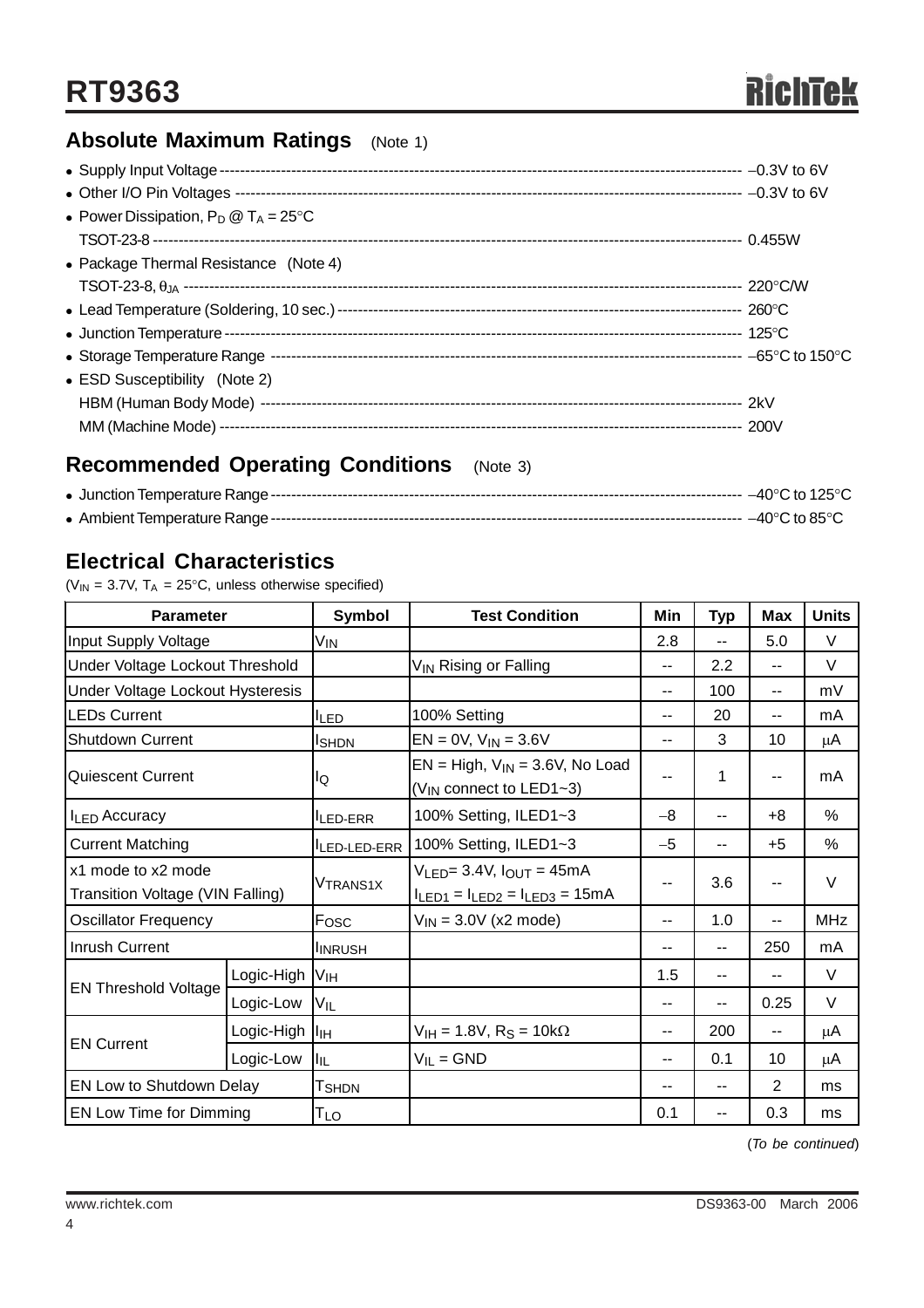| <b>Parameter</b>                | Symbol | <b>Test Condition</b>                                               | Min | Typ   | Max   | <b>Units</b> |
|---------------------------------|--------|---------------------------------------------------------------------|-----|-------|-------|--------------|
| <b>EN High Time for Dimming</b> | HI     |                                                                     | 0.1 | $- -$ | 0.3   | ms           |
| <b>EN High Time for Holding</b> | HO     | (Note 5)                                                            | 0.1 | $-$   | $- -$ | ms           |
| Over Voltage Protection         | Vovp   | Open circuit at any LED that is<br>programmed to be in the on state | --  | 5.5   | --    |              |

**Note 1.** Stresses listed as the above "Absolute Maximum Ratings" may cause permanent damage to the device. These are for stress ratings. Functional operation of the device at these or any other conditions beyond those indicated in the operational sections of the specifications is not implied. Exposure to absolute maximum rating conditions for extended periods may remain possibility to affect device reliability.

- **Note 2.** Devices are ESD sensitive. Handling precaution recommended.
- **Note 3.** The device is not guaranteed to function outside its operating conditions.
- **Note 4.** θ<sub>JA</sub> is measured in the natural convection at T<sub>A</sub> = 25°C on a low effective thermal conductivity test board of JEDEC 51-3 thermal measurement standard.
- **Note 5.** EN High time after the dimming sequence has being completed.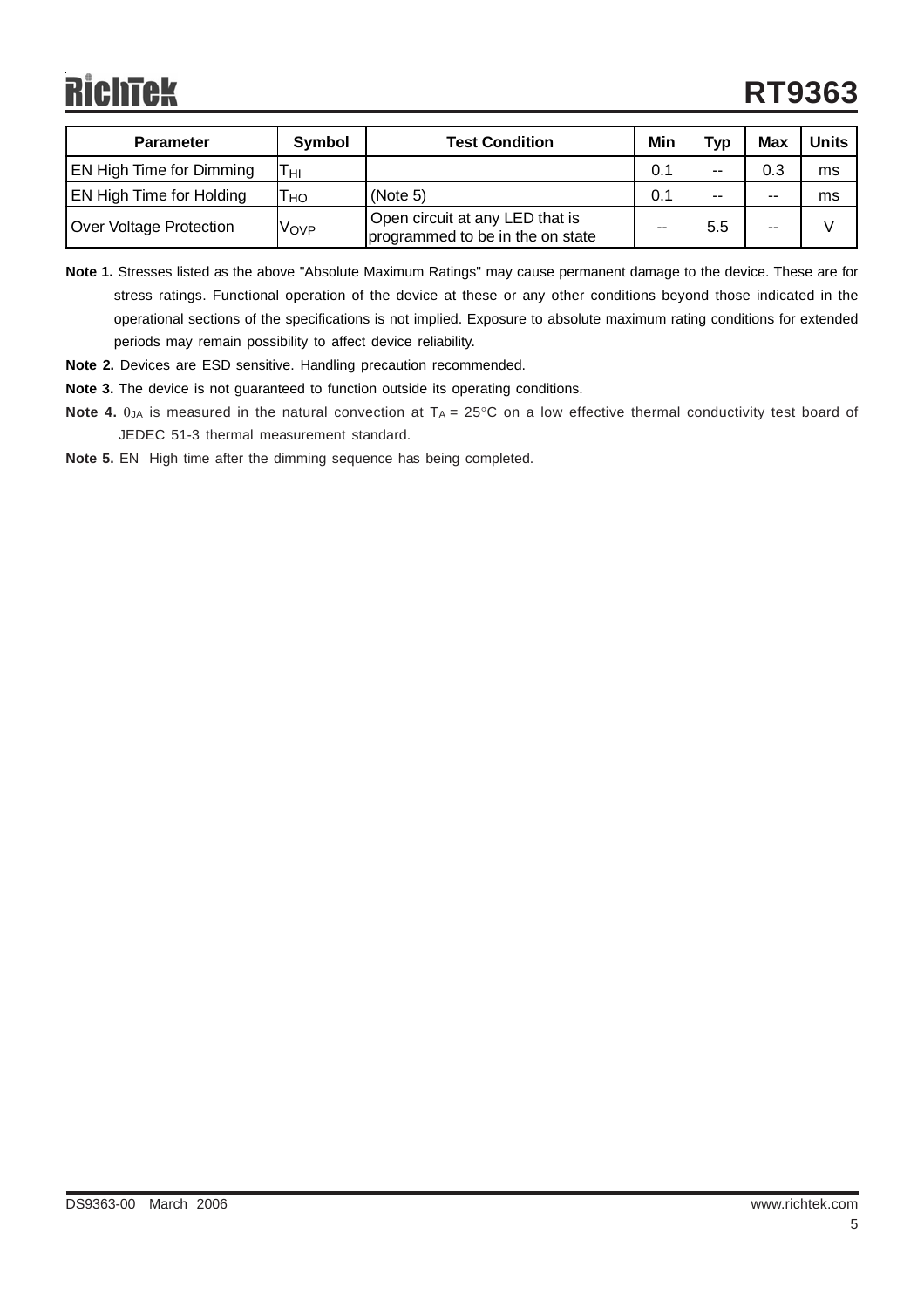









**Input Current vs. Input Voltage**



**x2 Mode LED Current vs. Temperature**

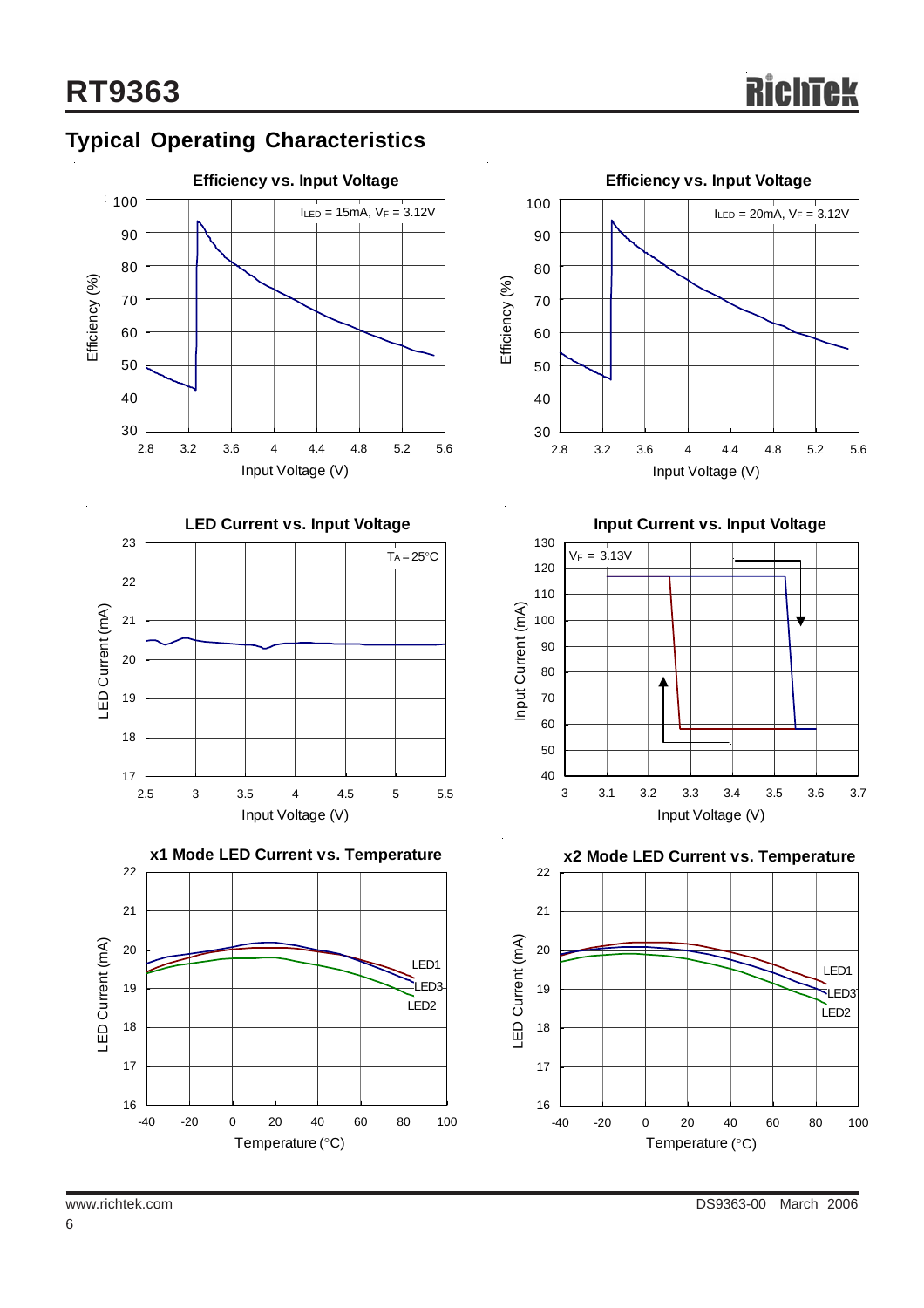# ichīek

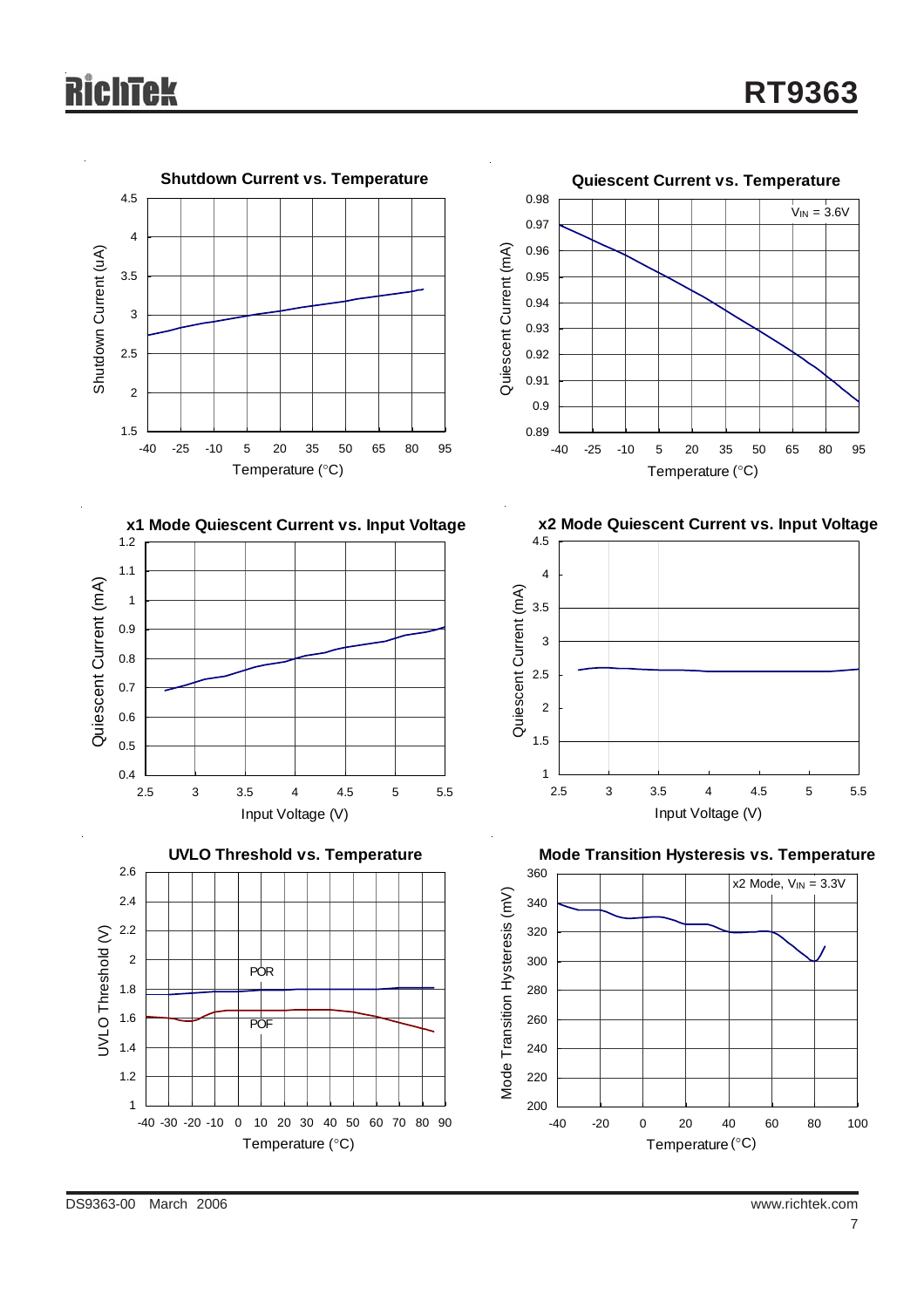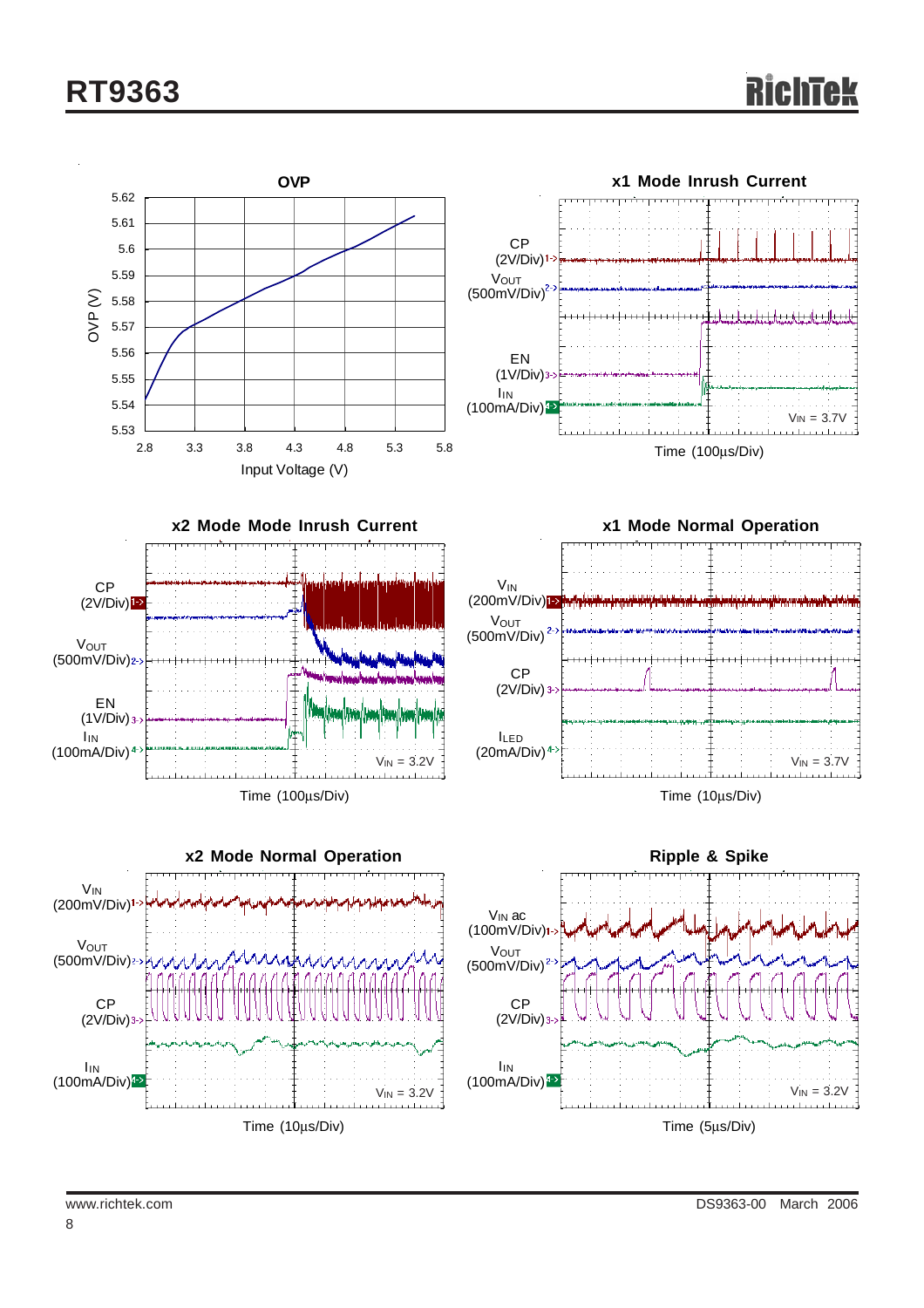# **Application Information**

The RT9363 is a high efficiency charge pump white LED driver. It provides low drop-out voltage current source to regulate 3 white LEDs current. For high efficiency, the RT9363 implements x1/x2 mode charge pump with auto mode selection. In the application with Li-ion battery, it provides a very cost-effective and high efficiency solution for driving white LEDs.

#### **High Efficiency x1/x2 Charge Pump**

Before the discussion of efficiency in RT9363, two things need to be illustrated. One is the Li-ion battery life time, the other is the forward voltage of white LED.

The Li-ion battery energy is not linearly proportion to battery voltage. In the Figure 2, It shows the 80% battery life of Liion is arranged in 3.65V to 4.0V. The other voltage range occupies less than 20% battery energy and is insignificant. In the backlight application, the forward voltage of white LEDs most likely falls in 3.2 to 3.5V  $@I_{\text{LED}} = 20 \text{mA}$ .

The development concept of RT9363 is based on the backlight application with Li-ion battery. RT9363 is very cost-effective product for driving white LEDs in backlight. It extends the 80% battery life by the reduction of open loop resistance at x1 mode and current source drop out voltage. Figure 3 is the efficiency diagram of RT9363, 80% battery life is marked by red rectangle. The RT9363 maximize the x1 mode operating range in the 80% battery life. Therefore, the efficiency is not significant different to that without x1.5 mode charge pump. The peak efficiency of RT9363 is 93% and average is 84%. Comparing to the LED drivers with x1.5 mode, only 1 to 2% efficiency loss by x2 mode. (Assume 5% battery life in charge pump mode and the efficiency difference of x1.5 and x2 modes is 25%, the efficiency loss thus is  $5\frac{25}{6} = 1.25\%$ 

#### **Soft Start**

The RT9363 includes a soft start circuit to limit the inrush current at power on and mode switching. Soft start circuit holds the input current level long enough for output capacitor  $C<sub>OUT</sub>$  reaching a desired voltage level. When the soft start is turning off, the RT9363 will not sink spike current from VIN.

#### **Mode Decision**

The RT9363 uses a smart mode decision method to select the working mode for maximum efficiency. Mode decision circuit senses the output and LED voltage for up/down selection.

#### **Dimming Control**

RT9363 implements the pulse dimming method being used to control the brightness of white LEDs. There are 16 steps to set the current of white LEDs. The maximum LED current is up to 20mA that is sufficient for most application in backlight. The detail operation of brightness dimming is showed in the Figure 1.

#### **Short Circuit Protection**

A current limiting circuit is also included in the RT9363 for short circuit protection. Whenever output is shorted to GND and source a dangerously high current, the current limiting circuit takes over the output regulation circuit and reduces the output current at an acceptable level.



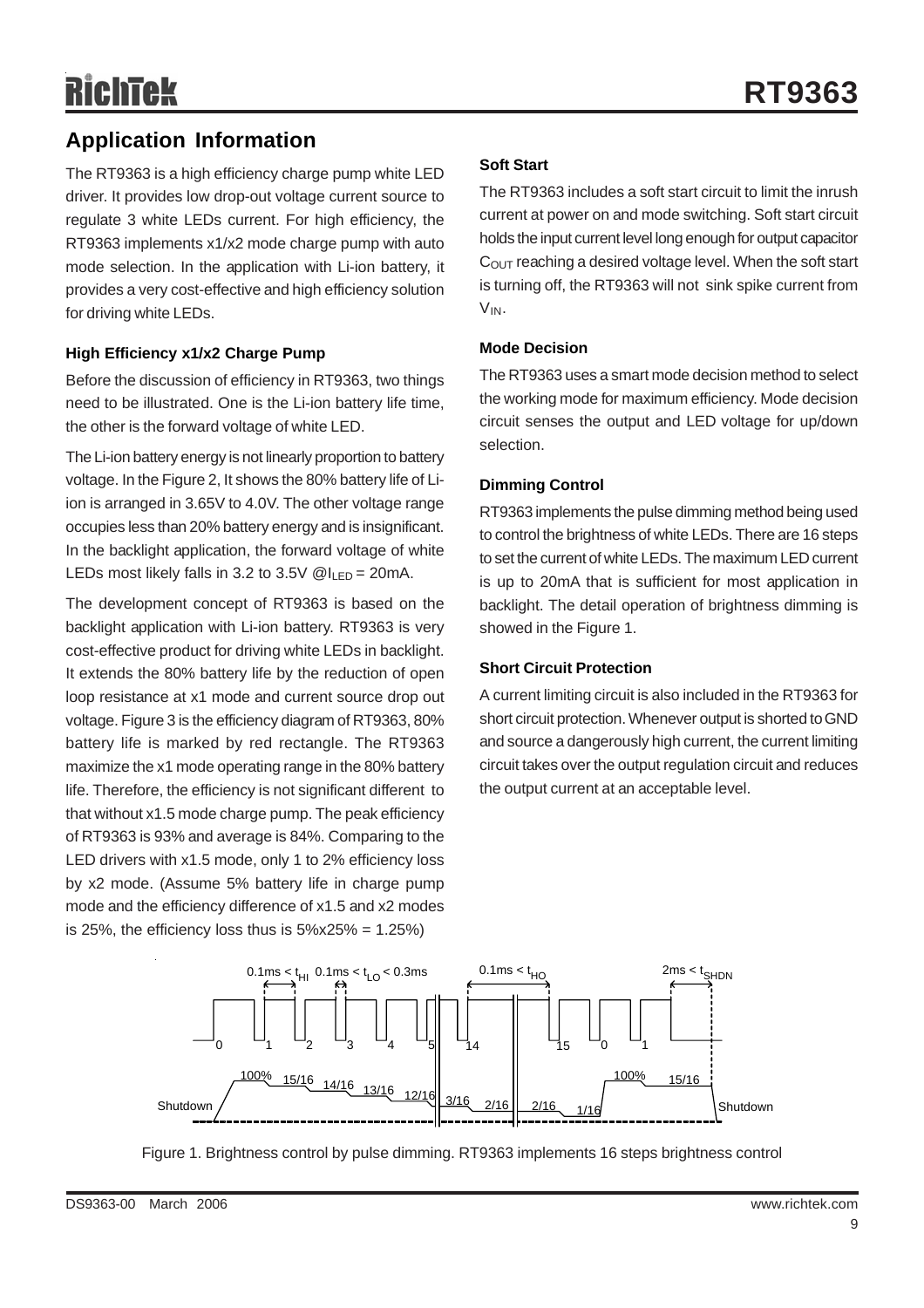#### **Selecting Capacitors**

To get the better performance of RT9363, the selecting of peripherally appropriate capacitor and value is very important. These capacitors determine some parameters such as input and output ripple, power efficiency, maximum supply current by charge pump, and start-up time. To reduce the input and output ripple effectively, the low ESR ceramic capacitors are recommended. Generally, to reduce the output ripple, increasing the output capacitance  $C<sub>OUT</sub>$ is necessary. However, this will increase the start-up time of output voltage. For LED driver applications, the input voltage ripple is more important than output ripple. Input ripple is controlled by input capacitor  $C_{\text{IN}}$ , increasing the value of input capacitance can further reduce the ripple. Practically, the input voltage ripple depends on the power supply impedance. Tantalum capacitors are not recommended for use with the RT9363. So tantalum capacitor values and ceramic capacitor values can use the same. But  $C<sub>OUT</sub>$  can set tantalum capacitor; because during the charge pump is x2 mode the  $V_{\text{OUT}}$  is negative voltage.







#### **PCB Board Layout**

The RT9363 is a high-frequency switched-capacitor converter. Careful PCB layout is necessary. For best performance, place all peripheral components as close to the IC as possible. Place  $C_{IN}$ ,  $C_{OUT}$ , and CP near to  $V_{IN}$ , V<sub>OUT</sub>, CP, EN, and GND pin respectively. A short connection is highly recommended. The following guidelines should be strictly followed when designing a PCB layout for the RT9363.

- The GND must be soldered to a large ground plane for heat sinking and noise prevention. The through-hole vias located under IC is connected to ground plane of internal layer.
- $\bullet$  V<sub>IN</sub> traces should be wide to minimize inductance and handle the high currents. The trace running from battery to chip should be placed carefully and shielded strictly. The anodes of LEDs must connect to  $C_{\text{IN}}$ , not battery directly.
- Input and output capacitors must be placed close to the part. The connection between pins and capacitor pads should be copper traces without any through-hole via connection.
- The flying capacitors must be placed close to the part. The traces running from the pins to the capacitor pads should be as wide as possible. Long traces will also produce large noise radiation caused by the large dv/dt on these pins. Short trace is recommended.
- All the traces of LED and VIN running from pins to LCM module should be shielded and isolated by ground plane. The shielding prevents the interference of high frequency noise coupled from the charge pump.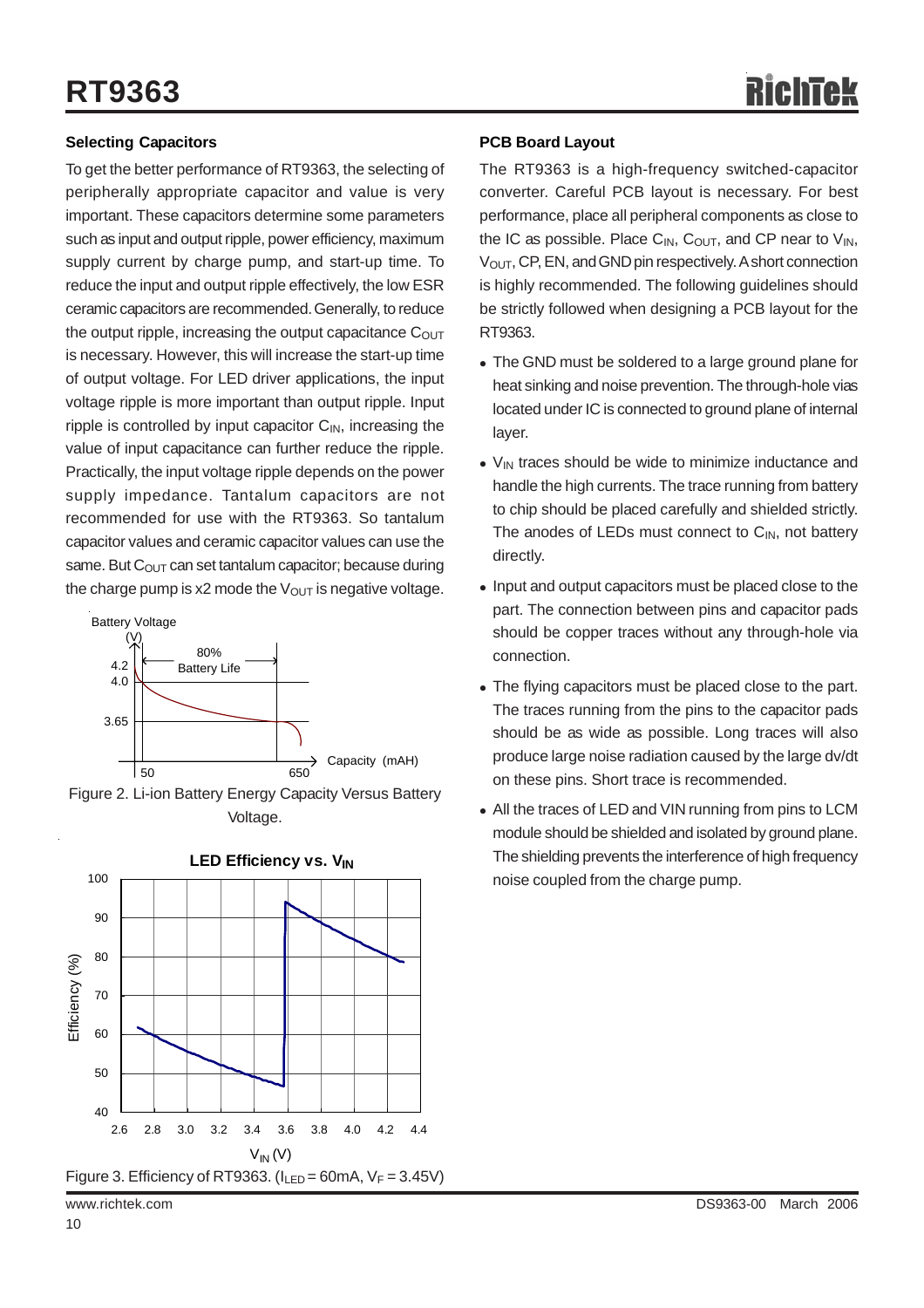



.<br>EN to LED1.



TOP SILKSCREEN

Figure 5. PCB Layout Top Layer.



 $12.801$ 

prevented to reduce the noise coupling from

Figure 6. PCB Layout Bottom Layer.